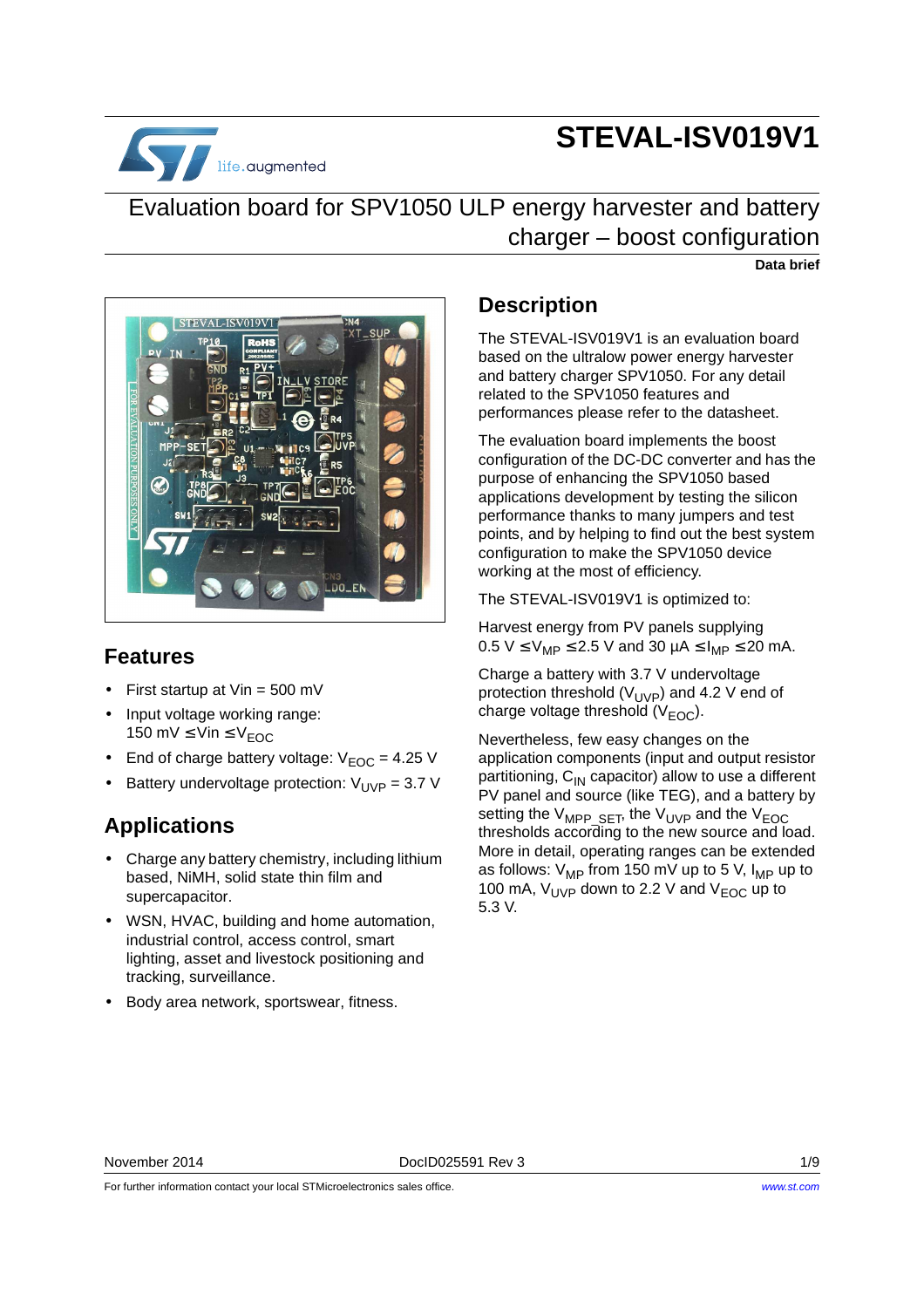## <span id="page-1-0"></span>**1 Schematic and bill of material**

The schematic, bill of material and gerber files can be downloaded from the Design resources tab of the STEVAL-ISV019V1 product folder on www.st.com.

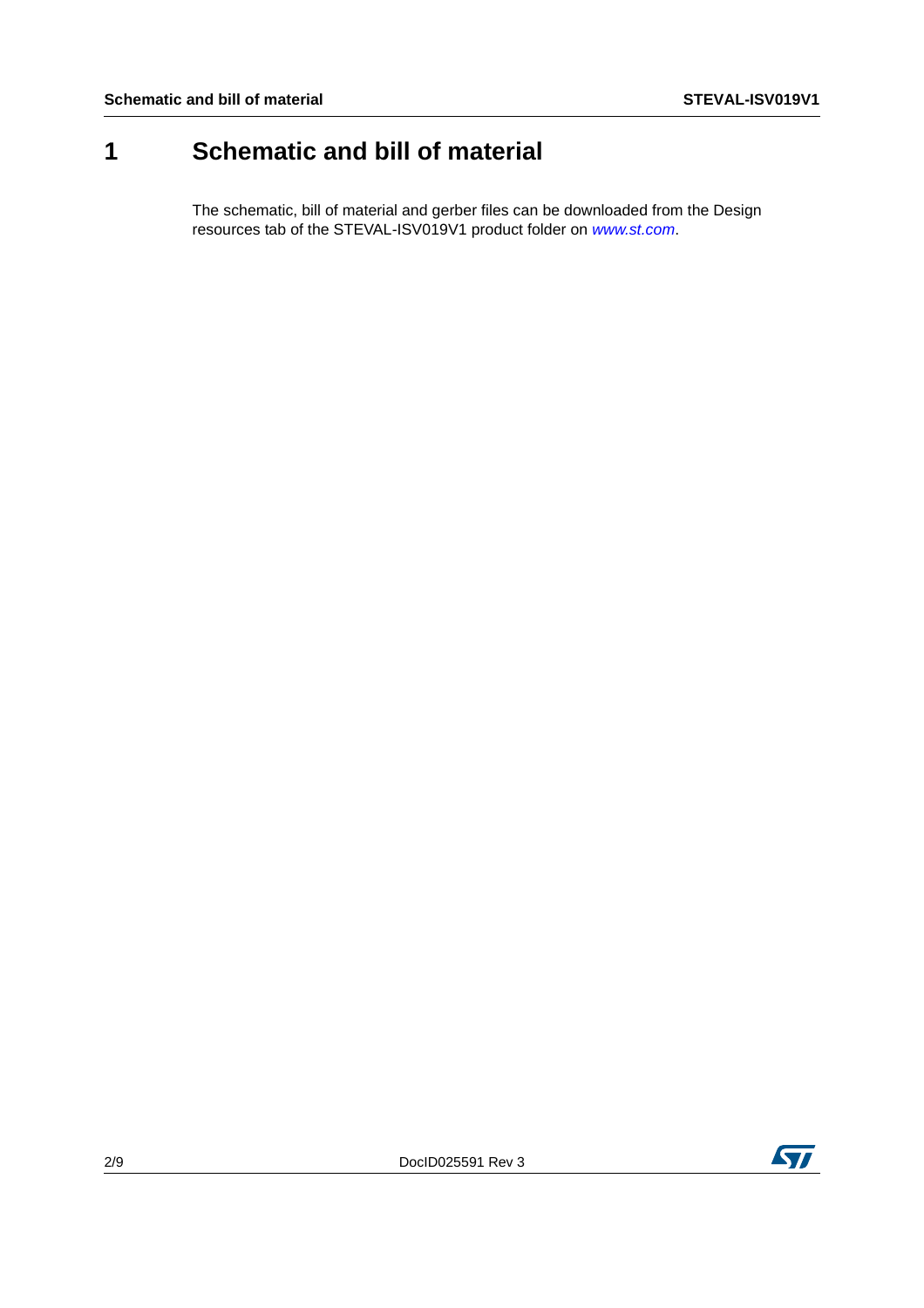

# **STEVAL-ISV019V1 STEVAL-ISV019V1**

Schematic and bill of material **Schematic and bill of material**

<span id="page-2-0"></span>3/9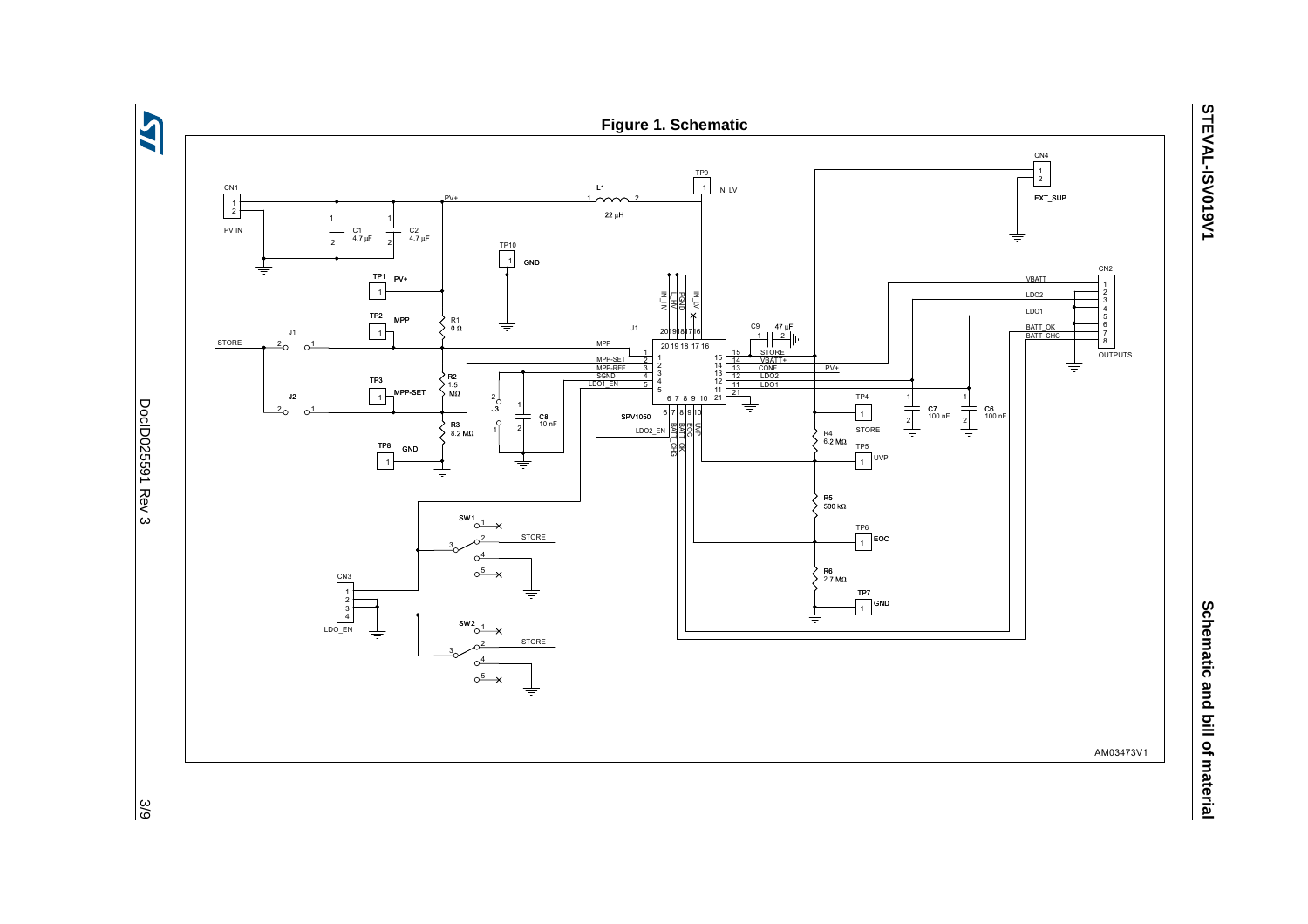| 4/9                   |              | Table 1. Bill of material |              |                                 |                           |                         |                           |      |                   |                                      |                           |                             |                                                |
|-----------------------|--------------|---------------------------|--------------|---------------------------------|---------------------------|-------------------------|---------------------------|------|-------------------|--------------------------------------|---------------------------|-----------------------------|------------------------------------------------|
|                       |              |                           |              | Sect.   Item   Q.ty   Reference | Part / value              | Toler.<br>$\frac{9}{6}$ | <b>Voltage</b><br>current | Watt | Technol.<br>info. | Package                              | <b>Manufacturer</b>       | <b>Manufacturer</b><br>code | <b>More information</b>                        |
|                       |              | 1                         | 1            | U1                              | SPV1050                   |                         |                           |      |                   | VFQFPN3x<br>3 x 1 20L<br>(code A0BR) | <b>ST</b>                 | SPV1050                     |                                                |
|                       |              | $\overline{2}$            | 1            | CN <sub>1</sub>                 | 2-ways screw<br>connector |                         |                           |      |                   |                                      | <b>TE</b><br>Connectivity | 282834-2                    | Input connector for PV<br>panel or TEG         |
|                       |              | 3                         | 1            | C <sub>1</sub>                  | $4.7 \mu F$               | 15%                     | 16 V                      |      |                   | 0805                                 | Murata                    | GCM21BR71C4<br>75KA73L      | Input capacitance                              |
|                       | <b>DC-DC</b> | $\overline{4}$            | $\mathbf 0$  | C <sub>2</sub> (DNM)            | $4.7 \mu F$               | 15%                     | 16 V                      |      |                   | 0805                                 | Murata                    | GCM21BR71C4<br>75KA73L      |                                                |
| <b>DoclD02591 Rev</b> | inqni        | 5                         | $\mathbf{3}$ | J1, J2, J3                      | jumper                    |                         |                           |      | Pitch<br>2.54 mm  | <b>TH</b>                            |                           |                             | Enable/disable MPPT                            |
|                       | section      | 8                         | 1            | R <sub>1</sub>                  | 0 $\Omega$                | 1%                      |                           |      |                   | 0805                                 | <b>VISHAY</b>             | CRCW08052M7<br>0FKEA        |                                                |
|                       |              | 9                         | 1            | R <sub>2</sub>                  | 1.5 $M\Omega$             | 1%                      |                           |      |                   | 0805                                 | <b>VISHAY</b>             | CRCW08051M5<br>0FKEA        | Resistor partitioning for<br>MPP track/setting |
| $\omega$              |              | 10                        | 1            | R <sub>3</sub>                  | $8.2 M\Omega$             | 1%                      |                           |      |                   | 0805                                 | YAGEO                     | 232273468205                |                                                |
|                       |              | 11                        | 1            | L1                              | $22 \mu H$                | 20%                     |                           |      |                   |                                      | Coilcraft                 | LPS4018-<br>223ML_          | DC-DC inductor                                 |
|                       |              | 12                        | 1            | C <sub>8</sub>                  | 10nF                      | 15%                     | 16 V                      |      | X7R               | 0603                                 | Murata                    | GRM188R71C1<br>03KA01D      | Voltage sampling time<br>constant capacitance  |

4/9

**Schematic and bill of material**

Schematic and bill of material

<span id="page-3-0"></span> $\overline{\mathbf{A}}$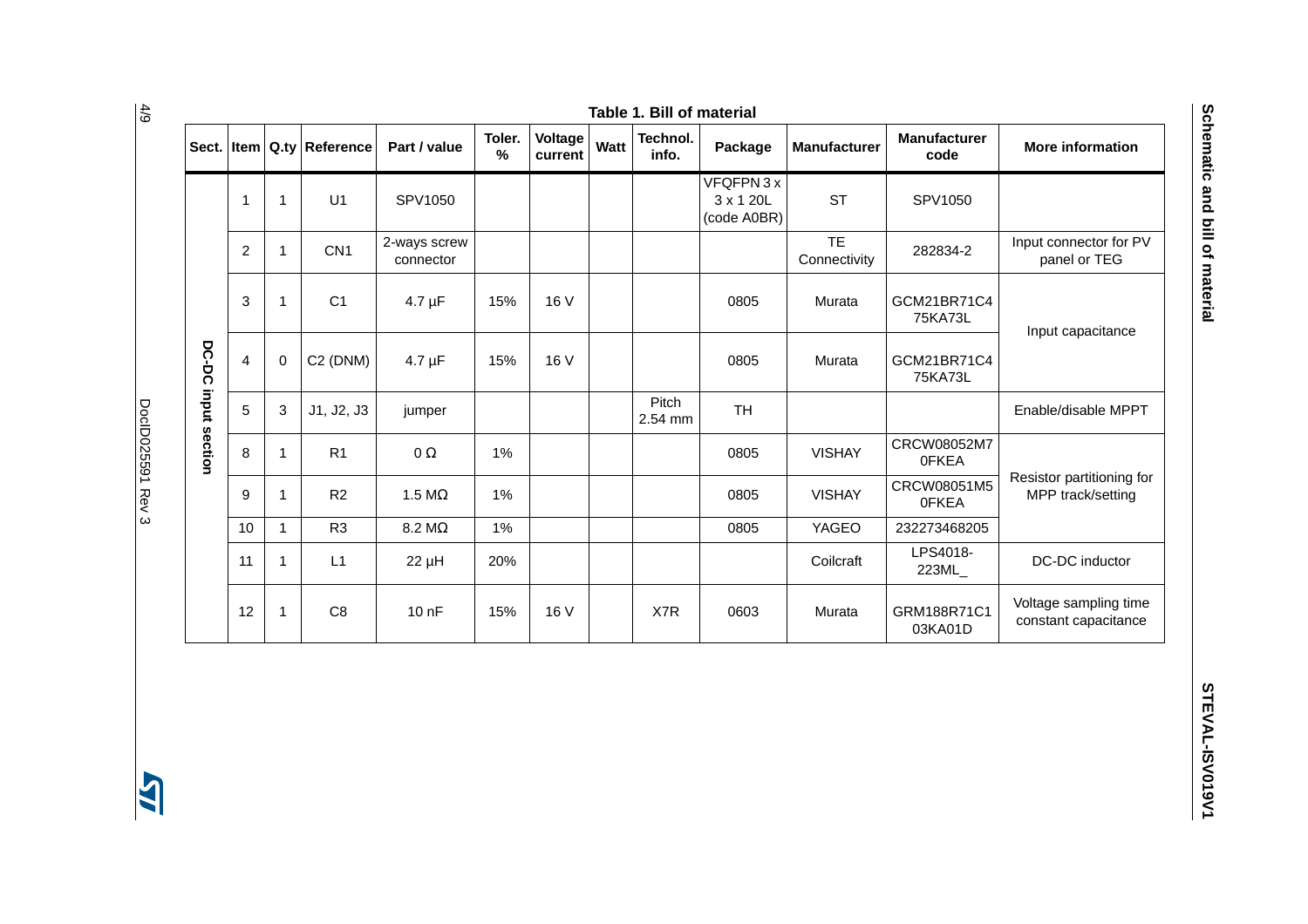|                           | Table 1. Bill of material (continued) |                |                         |                             |                |                    |      |                   |           |                           |                             |                                                                                                    |
|---------------------------|---------------------------------------|----------------|-------------------------|-----------------------------|----------------|--------------------|------|-------------------|-----------|---------------------------|-----------------------------|----------------------------------------------------------------------------------------------------|
| Sect.                     |                                       |                | Item   Q.ty   Reference | Part / value                | Toler.<br>$\%$ | Voltage<br>current | Watt | Technol.<br>info. | Package   | <b>Manufacturer</b>       | <b>Manufacturer</b><br>code | <b>More information</b>                                                                            |
| <b>Battery</b><br>section | 13                                    |                | CN <sub>4</sub>         | 2-way screw<br>connector    |                |                    |      |                   |           | <b>TE</b><br>Connectivity | 282834-2                    | Connector for external<br>supply of pin STORE                                                      |
|                           | 14                                    |                | C <sub>9</sub>          | 47 µF                       | 20%            | 10 V               |      |                   | 0805      | <b>TDK</b>                | C2012X5R1A47<br>6M125AC     |                                                                                                    |
|                           | 15                                    |                | R <sub>4</sub>          | 6.2 M $\Omega$              | 5%             |                    |      |                   | 0805      | <b>RS</b>                 | RS-0805-6m2-<br>5%-0.125W   | Resistor partitioning for<br>UVP, EOC, protection<br>setting                                       |
|                           | 16                                    |                | R <sub>5</sub>          | 499 k $\Omega$              | 1%             |                    |      |                   | 0805      | <b>VISHAY</b>             | CRCW0805499<br><b>KFKEA</b> |                                                                                                    |
|                           | 17                                    |                | R <sub>6</sub>          | 2.7 M $\Omega$              | 1%             |                    |      |                   | 0805      | <b>VISHAY</b>             | CRCW08052M7<br>0FKEA        |                                                                                                    |
|                           | 18                                    |                | CN <sub>2</sub>         | 8-way screw<br>connector    |                |                    |      |                   |           | <b>TE</b><br>Connectivity | 282836-8                    | Connector for battery and<br>battery status signals                                                |
| <b>LDOS</b><br>section    | 19                                    | $\overline{2}$ | C6, C7                  | 100 nF                      | 10%            |                    |      | X7R               | 0603      | <b>KEMET</b>              | C0603C104K4R<br>AC          | Tank capacitor for LDOs                                                                            |
|                           | 21                                    | 2              | SW1, SW2                | 5-pin male<br>Stripline     |                |                    |      | Pitch<br>2.54 mm  | <b>TH</b> |                           |                             | Close 2 - 3: LDO disabled<br>Close 1 - 2: LDO enabled<br>Floating: external control<br>through CN3 |
|                           | 23                                    |                | CN <sub>3</sub>         | 4-way<br>screw<br>connector |                |                    |      |                   |           | <b>TE</b><br>Connectivity | 282836-4                    | Connector for LDOs<br>enable connection                                                            |

#### **Table 1. Bill of material (continued)**

**DoclD025591 Rev 3** DocID025591 Rev 3

**AV** 

**STEVAL-ISV019V1 STEVAL-ISV019V1**

> Schematic and bill of material **Schematic and bill of material**

5/9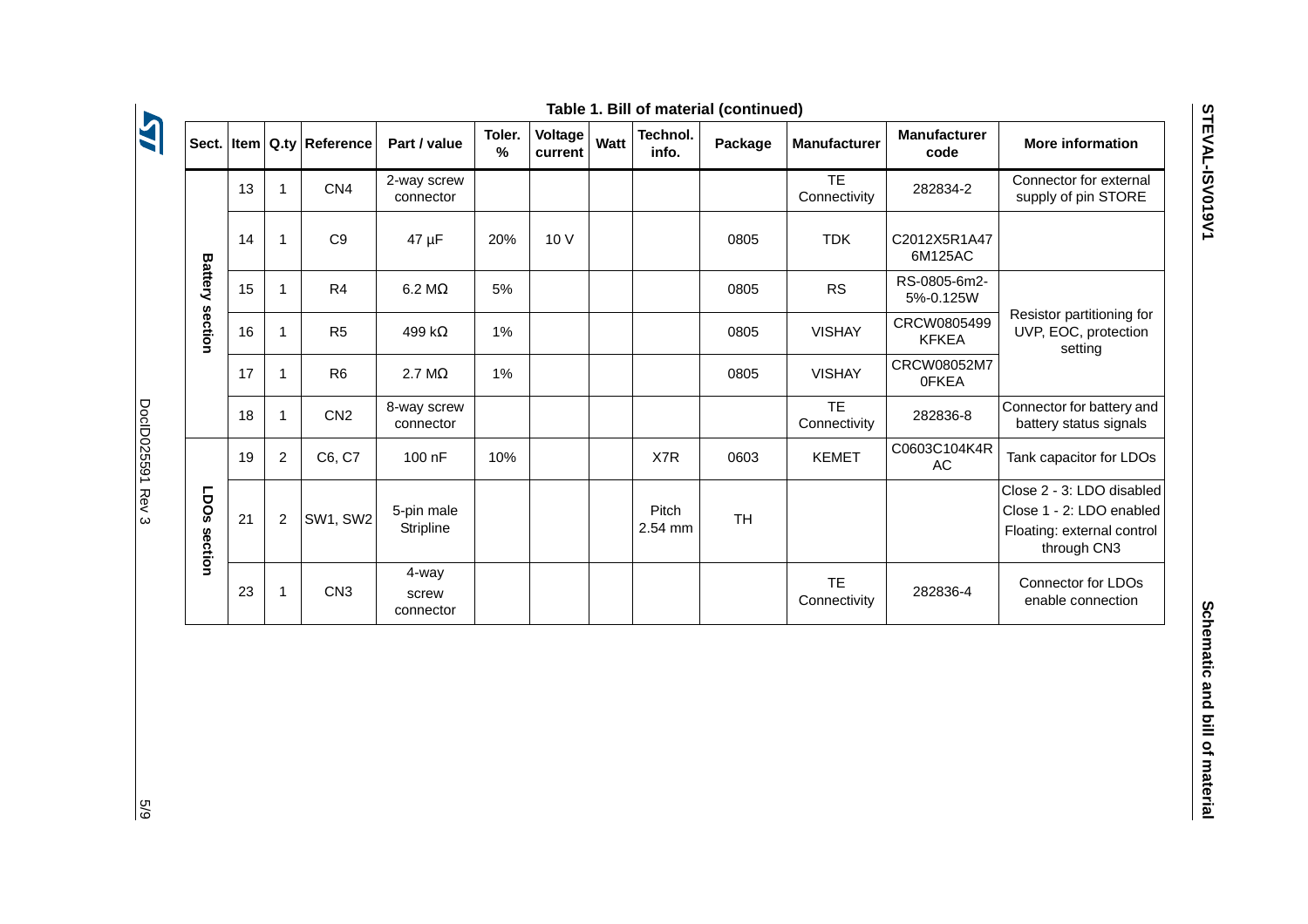|                     | <b>Table 1. Dill Of Inaterial (COntinueu)</b> |   |                                 |              |                |                    |      |                   |         |              |                             |                                      |
|---------------------|-----------------------------------------------|---|---------------------------------|--------------|----------------|--------------------|------|-------------------|---------|--------------|-----------------------------|--------------------------------------|
|                     |                                               |   | Sect.   Item   Q.ty   Reference | Part / value | Toler.<br>$\%$ | Voltage<br>current | Watt | Technol.<br>info. | Package | Manufacturer | <b>Manufacturer</b><br>code | <b>More information</b>              |
|                     | 25                                            |   | TP <sub>1</sub>                 |              |                |                    |      | True hole         |         |              |                             | PV+ pin sensing and<br>soldering     |
|                     | 26                                            |   | TP <sub>2</sub>                 |              |                |                    |      | True hole         |         |              |                             | MPP pin sensing and<br>soldering     |
|                     | 27                                            | 1 | TP <sub>3</sub>                 |              |                |                    |      | True hole         |         |              |                             | MPP-SET pin sensing<br>and soldering |
|                     | 28                                            | 1 | TP4                             |              |                |                    |      | True hole         |         |              |                             | STORE pin sensing and<br>soldering   |
| List of test points | 29                                            |   | TP <sub>5</sub>                 |              |                |                    |      | True hole         |         |              |                             | ULP pin sensing and<br>soldering     |
|                     | 30                                            |   | TP <sub>6</sub>                 |              |                |                    |      | True hole         |         |              |                             | EOC pin sensing and<br>soldering     |
|                     | 31                                            |   | TP7                             |              |                |                    |      | True hole         |         |              |                             | GND pin sensing and<br>soldering     |
|                     | 32                                            | 1 | TP8                             |              |                |                    |      | True hole         |         |              |                             | GND pin sensing and<br>soldering     |
|                     | 33                                            | 1 | TP <sub>9</sub>                 |              |                |                    |      | True hole         |         |              |                             | IN_LV pin sense<br>(for probe scope) |
|                     | 34                                            |   | <b>TP10</b>                     |              |                |                    |      | True hole         |         |              |                             | GND pin sensing<br>(for probe scope) |

#### **Table 1. Bill of material (continued)**

**Schematic and bill of material**

Schematic and bill of material

S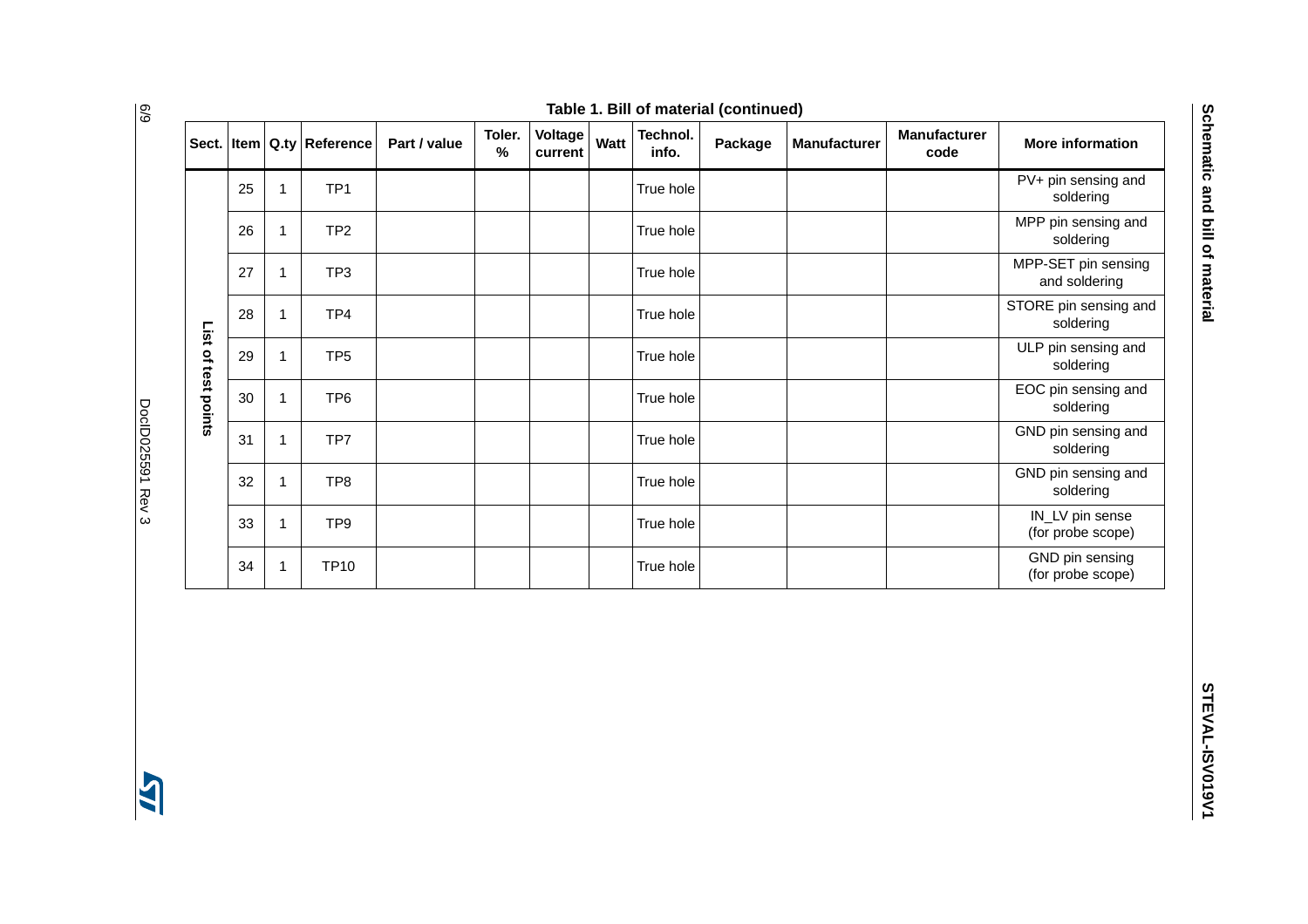## **2 Layout**

From [Figure 2](#page-6-0) to [Figure 4](#page-6-1) show the component placement and the layout (top and bottom views) of the STEVAL-ISV019V1.

<span id="page-6-0"></span>

**Figure 2. Layout - silkscreen view**

<span id="page-6-1"></span>Figure 3. Layout - top view

Figure 4. Layout - bottom view



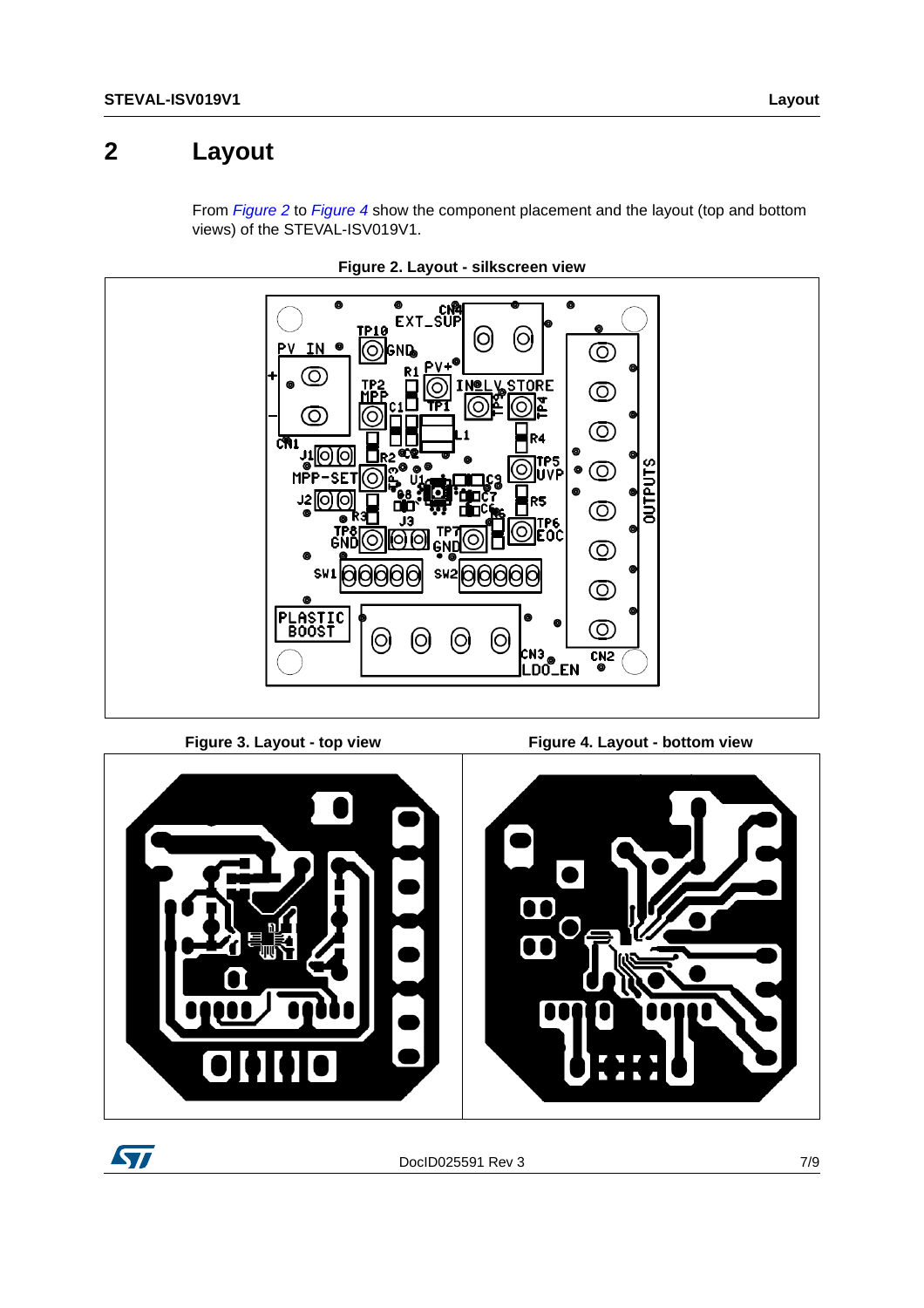## **3 Revision history**

| <b>Date</b> | <b>Revision</b> | <b>Changes</b>                                                                                                                                                                                                                                                                                                                                                                                                                                                                                                                                                                                                                                                                                                                                                                            |
|-------------|-----------------|-------------------------------------------------------------------------------------------------------------------------------------------------------------------------------------------------------------------------------------------------------------------------------------------------------------------------------------------------------------------------------------------------------------------------------------------------------------------------------------------------------------------------------------------------------------------------------------------------------------------------------------------------------------------------------------------------------------------------------------------------------------------------------------------|
| 27-Nov-2013 |                 | Initial release.                                                                                                                                                                                                                                                                                                                                                                                                                                                                                                                                                                                                                                                                                                                                                                          |
| 29-Apr-2014 | 2               | Updated Section: Features on page 1 (updated values<br>of "First startup at Vin" and "Input voltage working<br>range").<br>Updated Section: Description on page 1 (updated<br>values of "Harvest energy from PV panels supplying",<br>added extended operating ranges).<br>Updated Section 1: Schematic and bill of material on<br>page 2 (updated web link).<br>Updated Figure 1: Schematic on page 3 (updated value<br>of C9 capacitor, minor modifications).<br>Updated Table 1: Bill of material on page 4 (removed<br>"PV panel" item, updated values and manufacturer<br>information of C9 capacitor, updated "Technol. info." of<br>J1, J2, J3 jumper, quantity of R6 item, item numbers and<br>"More information" for several items).<br>Minor modifications throughout document. |
| 13-Nov-2014 | 3               | Updated figure in cover page.                                                                                                                                                                                                                                                                                                                                                                                                                                                                                                                                                                                                                                                                                                                                                             |

#### **Table 2. Document revision history**